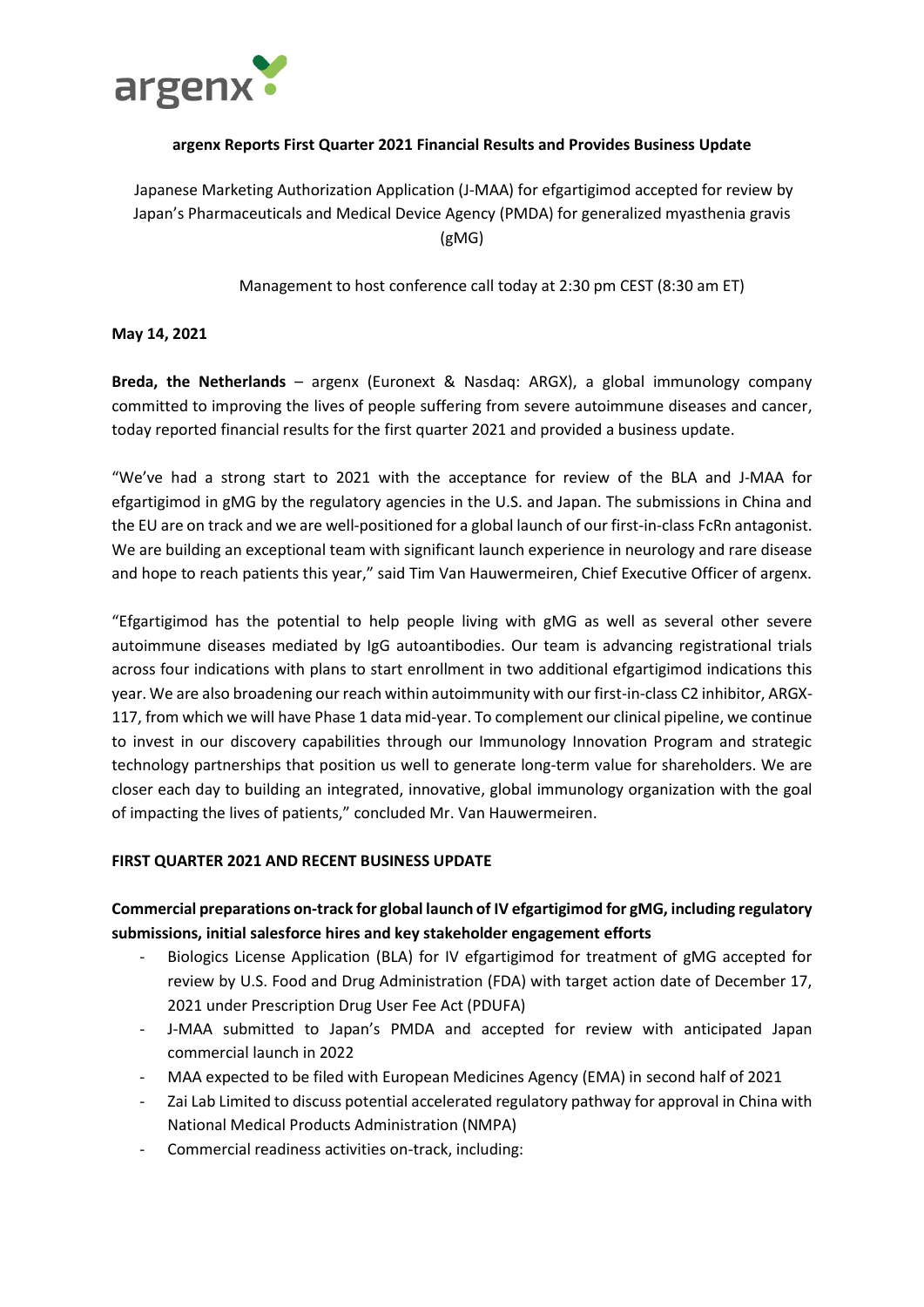

- $\circ$  Continued build-out of global commercial organization, including hiring of U.S. regional business directors during first quarter
- o Launched pre-approval access (PAA) program in March 2021 in U.S., Canada and Europe to open availability of efgartigimod to people living with gMG who meet the pre-approval access program criteria

**Immunology pipeline advancing with five ongoing registrational trials of efgartigimod and initial upcoming data from second potential pipeline-in a product candidate, ARGX-117** 

- Enrollment ongoing in five registrational trials across four indications, including ADAPT-SC (gMG), ADHERE (chronic inflammatory demyelinating polyneuropathy or CIDP), ADVANCE and ADVANCE-SC (primary immune thrombocytopenia or ITP), and ADDRESS (pemphigus)
	- $\circ$  Go-forward decision confirmed in February 2021 in ADHERE trial evaluating subcutaneous (SC) efgartigimod in CIDP based on evaluation of interim safety and efficacy assessments that surpassed pre-defined threshold
	- o Enrollment in trials for fifth and sixth indications to begin in 2021
	- o Additional efgartigimod indications to be evaluated as part of collaboration with Zai Lab Limited
- Data expected mid-year from Phase 1 trial of C2 inhibitor, ARGX-117; Phase 2 dosing plan to be identified for indications, including multifocal motor neuropathy (MMN)
	- o Phase 2 trial of MMN on track to start by end of 2021
- Combination trials of cusatuzumab remain ongoing for treatment of acute myeloid leukemia (AML) as part of global collaboration and licensing agreement with Cilag GmbH International, an affiliate of Janssen
	- o Decision to initiate additional cusatuzumab studies under collaboration will be determined following review of all available data

**Immunology Innovation Program (IIP) continues to grow pipeline through wholly-owned development, partnered opportunities, asset-centric spinoff companies and the addition of strategic technology capabilities** 

- Preclinical work ongoing in early-stage pipeline, including ARGX-118, ARGX-119 and ARGX-120
- 15-20 discovery programs under evaluation at any point in time that have emerged from IIP
- Initiated collaboration and license agreement with Elektrofi to explore new subcutaneous formulations for current and future pipeline candidates, including efgartigimod
	- o Secured exclusivity for FcRn and one additional target
- Ongoing development of ARGX-112 (LEO Pharma), ARGX-114 (AgomAb), ARGX-115 (ABBV-151, AbbVie) and ARGX-116 (Staten Biotech) by IIP collaboration partners

# **Strong balance sheet and expanded Board of Directors support transition into integrated, global immunology organization**

- Completed public offering of 3,593,750 ordinary shares in February 2021 with gross proceeds of \$1.15 billion
- Implemented transition agreement for Chief Financial Officer Eric Castaldi as part of evolution to commercial-stage company; recruitment efforts ongoing for U.S.-based successor
- Proposed resolutions presented during Annual General Meeting of Shareholders were approved, including: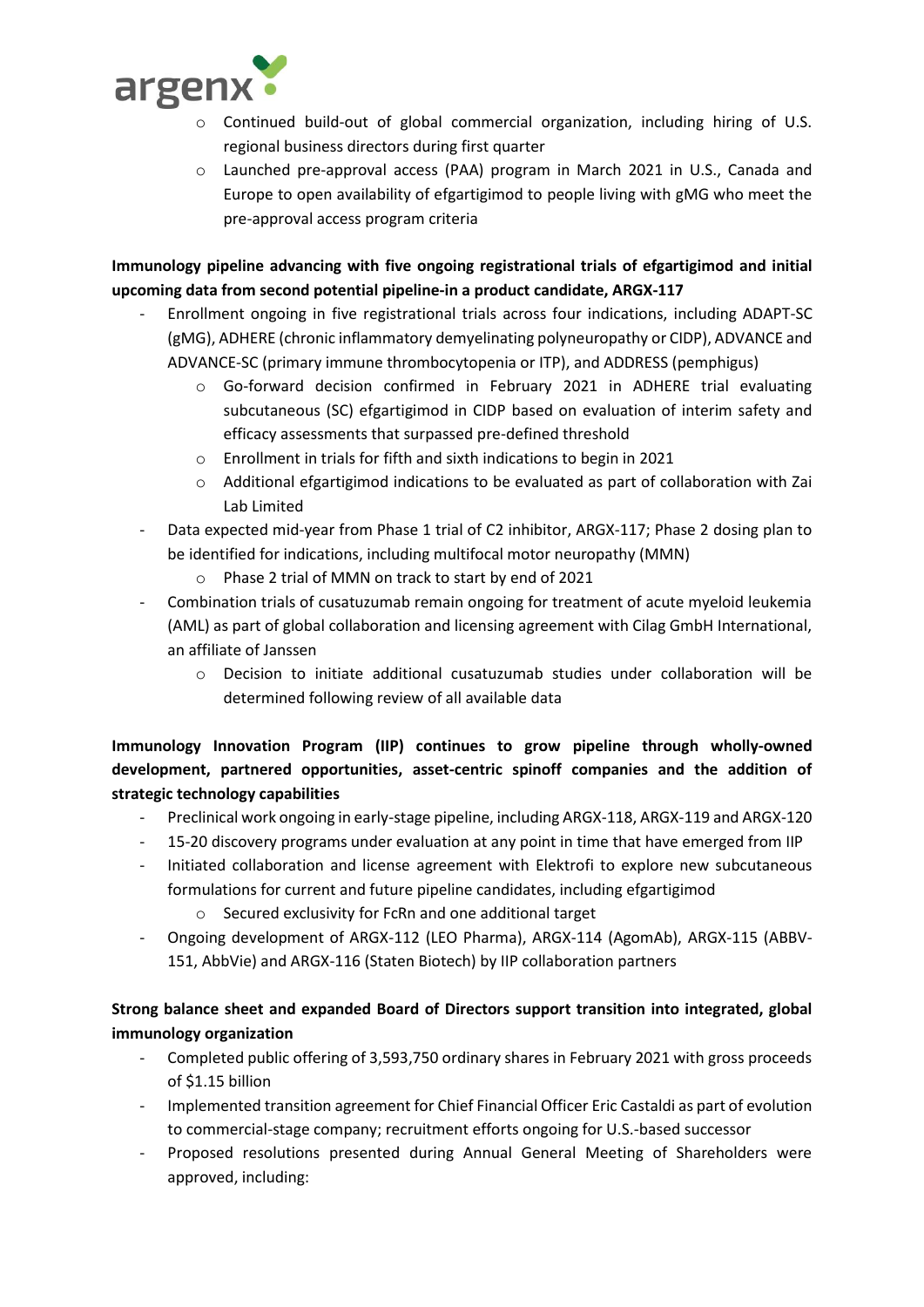

- o Appointment to Board of Directors of Yvonne Greenstreet, President and Chief Operating Officer of Alnylam
- o Re-appointment of Anthony Rosenberg to Board of Directors
- o Approval of new remuneration policy

**argenx to host virtual R&D Day on July 20, 2021 to share long-term corporate vision, disclose additional potential efgartigimod indications and provide updates across immunology pipeline**.

## **FIRST QUARTER 2021 FINANCIAL RESULTS (CONSOLIDATED)**

|                                                                                                                         | <b>Three Months Ended</b><br>March 31, |            |    |            |               |                 |
|-------------------------------------------------------------------------------------------------------------------------|----------------------------------------|------------|----|------------|---------------|-----------------|
| (in thousands of \$ except for shares and<br>EPS)                                                                       |                                        | 2021       |    | 2020       |               | <b>Variance</b> |
| Revenue                                                                                                                 | \$                                     | 158,155    | \$ | 21,139     | \$            | 137,017         |
| Other operating income                                                                                                  |                                        | 9,260      |    | 4,672      |               | 4,588           |
| <b>Total operating income</b>                                                                                           |                                        | 167,415    |    | 25,811     |               | 141,604         |
| Research and development expenses                                                                                       |                                        | (122, 328) |    | (104, 661) |               | (17,666)        |
| Selling, general and administrative expenses                                                                            |                                        | (56,253)   |    | (27, 609)  |               | (28, 644)       |
| <b>Total operating expenses</b>                                                                                         |                                        | (178,580)  |    | (132, 270) |               | (46, 310)       |
| Change in fair value on non-current financial<br>assets                                                                 |                                        | 11,152     |    | 0          |               | 11,152          |
| <b>Operating loss</b>                                                                                                   | \$                                     | (13)       | \$ | (106, 459) | $\frac{4}{5}$ | 106,446         |
| Financial income/(expenses)                                                                                             |                                        | (420)      |    | (3, 591)   |               | 3,171           |
| Exchange gain/(losses)                                                                                                  |                                        | (28, 817)  |    | 22,985     |               | (51, 802)       |
| Loss before taxes                                                                                                       | \$                                     | (29, 249)  | \$ | (87,064)   | \$            | 57,815          |
| Income taxes                                                                                                            |                                        | (11, 184)  |    | (1,200)    |               | (9,984)         |
| Loss for the period and total<br>comprehensive loss                                                                     | \$                                     | (40, 433)  | \$ | (88, 264)  | \$            | 47,831          |
| Weighted average number of shares<br>outstanding                                                                        |                                        | 49,946,515 |    | 42,786,194 |               |                 |
| Basic and diluted profit/(loss) per share (in<br>\$)                                                                    |                                        | (0.81)     |    | (2.06)     |               |                 |
|                                                                                                                         |                                        |            |    |            |               |                 |
| Net increase/(decrease) in cash, cash<br>equivalents and current financial assets<br>compared to year-end 2020 and 2019 |                                        | 910,903    |    | (70, 318)  |               |                 |
| Cash, cash equivalents and current financial<br>assets at the end of the period                                         |                                        | 2,907,355  |    | 1,430,343  |               |                 |

## **DETAILS OF THE FINANCIAL RESULTS**

As of January 1, 2021, the Company changed its functional and presentation currency from euro to U.S. dollars, which results in reporting its financial highlights in U.S. dollar as compared to euro in prior periods. Historical financials have been converted at the average exchange rate of the related period.

Cash, cash equivalents and current financial assets totaled \$2,907.4 million on March 31, 2021, compared to \$1,996.5 million on December 31, 2020. The increase in cash, cash equivalents and current financial assets resulted primarily from (i) the closing of a global offering, which resulted in the receipt of \$1,092.1 million in net proceeds in February 2021, (ii) the net receipt of a \$73.1 million non-creditable, non-refundable development cost-sharing payment in the form of newly issued Zai Lab shares received as part of the strategic collaboration for efgartigimod in Greater China, partially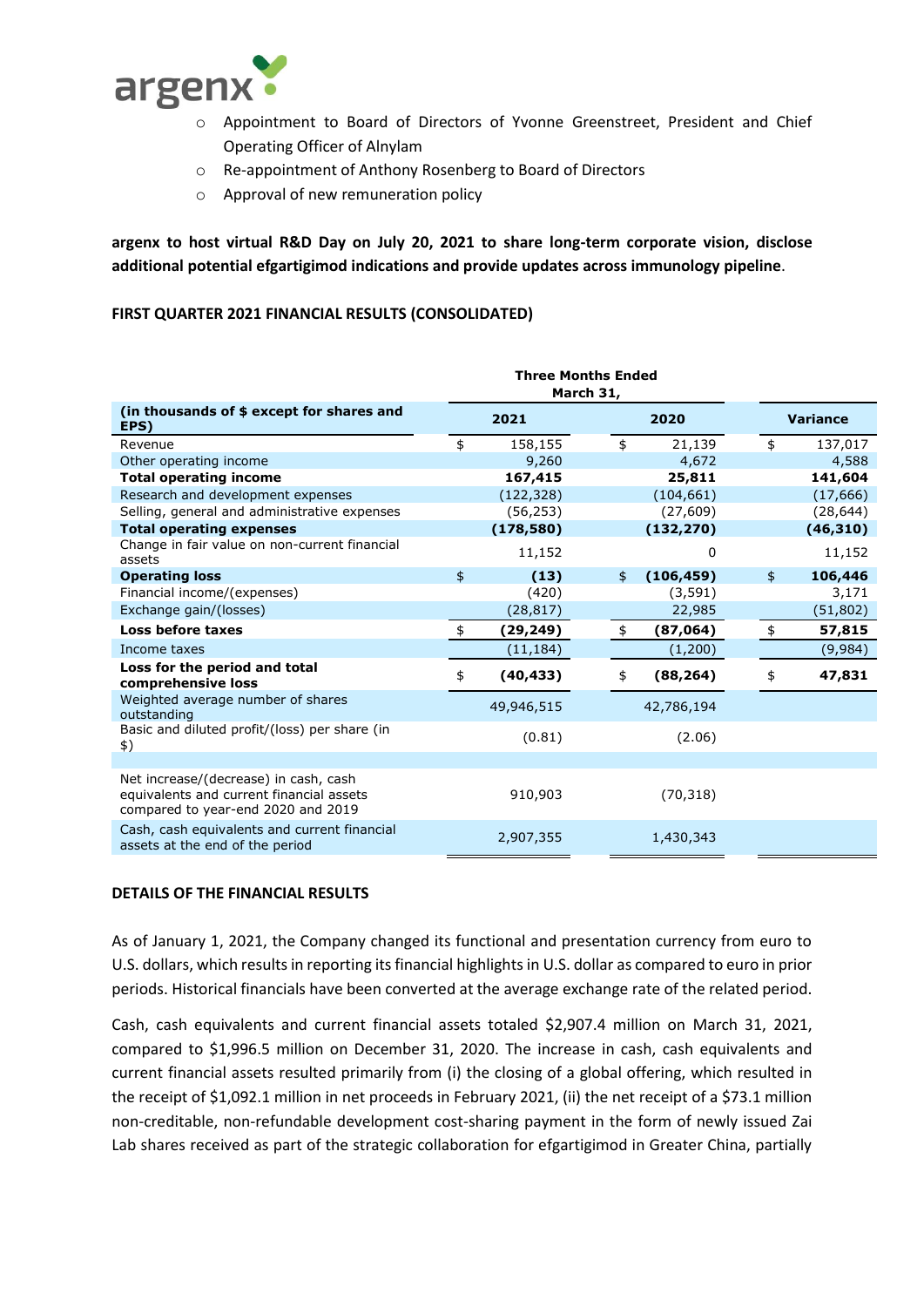

offset by (iii) the payment of \$98.0 million related to the purchase of a priority review voucher from Bayer HealthCare Pharmaceuticals and other net cash flows used in operating activities.

Total operating income increased by \$141.6 million for the three months ended March 31, 2021 to \$167.4 million, compared to \$25.8 million for the three months ended March 31, 2020. The increase was primarily due to the closing of the strategic collaboration for efgartigimod with Zai Lab, resulting in the recognition of \$151.9 million in collaboration revenue.

Research and development expenses increased by \$17.7 million for the three months ended March 31, 2021 to \$122.3 million, compared to \$104.7 million for the three months ended March 31, 2020. The increase in the first three months of 2021 resulted primarily from higher external research and development expenses, mainly related to the efgartigimod program in multiple indications and other clinical and preclinical programs. Furthermore, the research and development personnel expenses increased due to a planned increase in headcount and the increased costs of the share-based payment compensation plans related to the grant of stock options.

Selling, general and administrative expenses totaled \$56.3 million for the three months ended March 31, 2021, compared to \$27.6 million for the three months ended March 31, 2020. The increase resulted primarily from higher personnel expenses, including the costs of the share-based payment compensation plans related to the grant of stock options, and consulting fees linked to the preparation of a possible future commercialization of efgartigimod.

The increase in fair value on non-current financial assets amounted to \$11.2 million for the three months ended March 31, 2021, which is the result of the closing of a Series B financing round of AgomAb Therapeutics, for which the Company maintains a profit share in exchange for granting the license for the use of HGF-mimetic antibodies from the SIMPLE Antibody™ platform.

Exchange losses totaled \$28.8 million for the three months ended March 31, 2021, compared to an exchange gain of \$23.0 million for the three months ended March 31, 2020. As a result of the change in the Company's functional and presentation currency, the exchange losses for the three months ended March 31, 2021 are reflecting the unfavorable change in euro/U.S. dollar exchange rate, mainly attributable to unrealized exchange rate losses on cash, cash equivalents and current financial asset position in euro.

## **FINANCIAL GUIDANCE**

Based on current plans to fund anticipated operating expenses and capital expenditures, argenx continues to expect its 2021 cash burn to approximately double from 2020. The increased spend will support the Company's transition to an integrated immunology company, including the build-out of global commercial infrastructure and drug product inventory ahead of the expected launch of efgartigimod in gMG in the U.S, the advancement of its clinical-stage pipeline, including seven expected global trials of efgartigimod, and the continued investment in its Immunology Innovation Program.

## **EXPECTED 2021 FINANCIAL CALENDAR**

- July 29, 2021: HY 2021 financial results and business update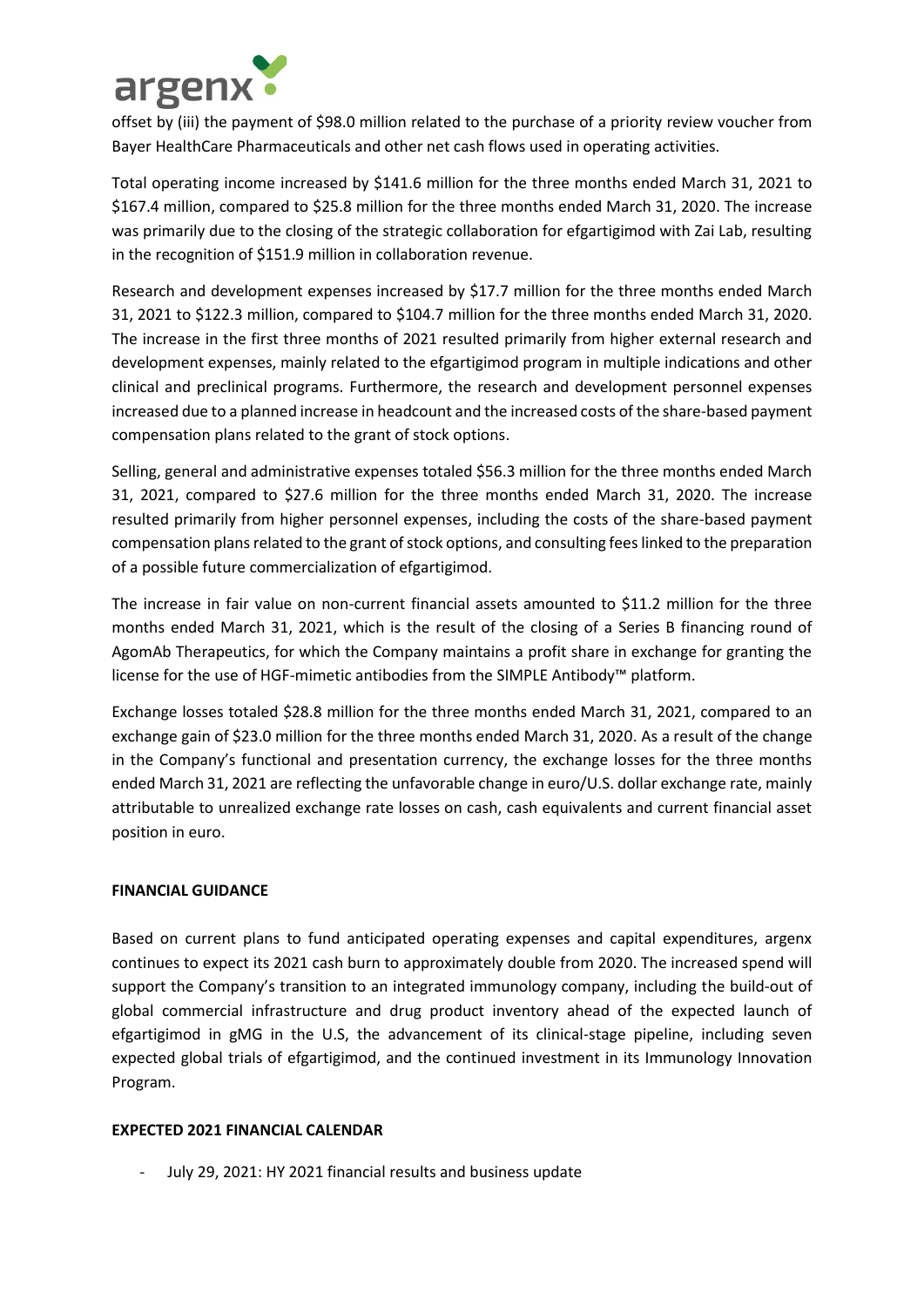

October 28, 2021: Q3 2021 financial results and business update

#### **CONFERENCE CALL DETAILS**

The first quarter 2021 financial results and business update will be discussed during a conference call and webcast presentation today at 2:30 pm CEST/8:30 am ET. A webcast of the live call may be accessed on the Investors section of the argenx website at argenx.com/investors. A replay of the webcast will be available on the argenx website.

#### **Dial-in numbers:**

*Please dial in 15 minutes prior to the live call.* 

| Belgium              | 0800 389 13   |
|----------------------|---------------|
| France               | 0805 102 319  |
| <b>Netherlands</b>   | 0800 949 4506 |
| United Kingdom       | 0800 279 9489 |
| <b>United States</b> | 18448087140   |
| International        | 14129020128   |

#### **About argenx**

argenx is a global immunology company committed to improving the lives of people suffering from severe autoimmune diseases and cancer. Partnering with leading academic researchers through its Immunology Innovation Program (IIP), argenx aims to translate immunology breakthroughs into a world-class portfolio of novel antibody-based medicines. argenx is evaluating efgartigimod in multiple serious autoimmune diseases, and cusatuzumab in hematological cancers in collaboration with Janssen. argenx is also advancing several earlier stage experimental medicines within its therapeutic franchises. argenx has offices in Belgium, the United States, Japan, and Switzerland. For more information, visit www.argenx.com and follow us on LinkedIn at https://www.linkedin.com/company/argenx/ and Twitter at https://twitter.com/argenxglobal.

#### **For further information, please contact:**

**Media:** Kelsey Kirk KKirk@argenx.com

Joke Comijn (EU) jcomijn@argenx.com

**Investors:** Beth DelGiacco bdelgiacco@argenx.com

Michelle Greenblatt mgreenblatt@argenx.com

#### **Forward-looking Statements**